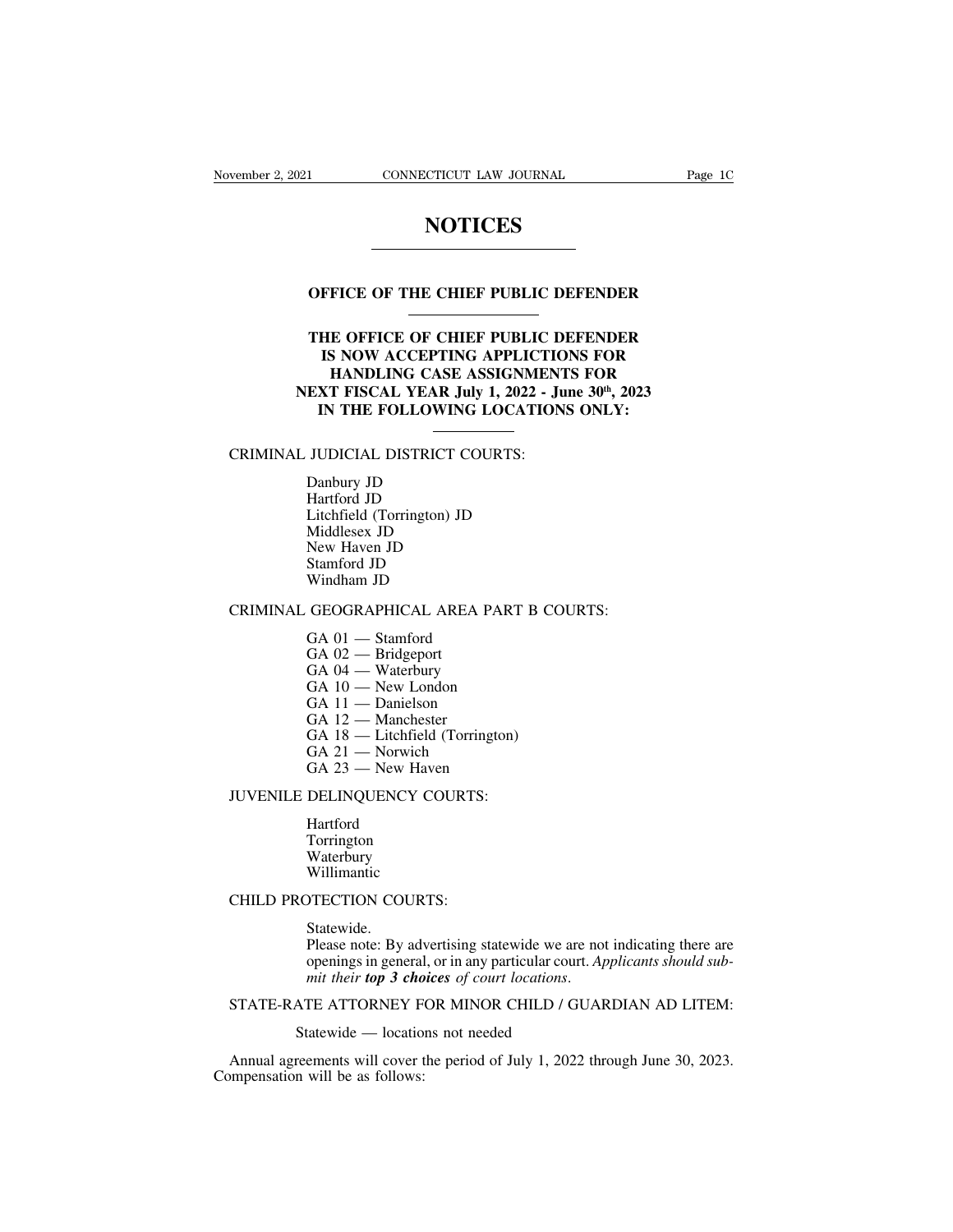| ge 2C                                  | CONNECTICUT LAW JOURNAL                                | November 2, 2021 |
|----------------------------------------|--------------------------------------------------------|------------------|
|                                        |                                                        |                  |
|                                        | FLAT RATE COMPENSATION hourly billing only as approved |                  |
| <b>JUDICIAL DISTRICT CASES</b>         |                                                        | \$1000 per case  |
| CRIMINAL GEOGRAPHICAL AREA CASES       |                                                        | \$400 per case   |
| <b>JUVENILE DELINQUENCY</b>            |                                                        | \$400 per case   |
| CHILD PROTECTION CASES                 |                                                        | \$500 per case   |
| ATTORNEY FOR MINOR CHILD / GUARDIAN AD |                                                        | \$500 per case   |
| <b>LITEM</b>                           |                                                        |                  |
| <b>HOURLY COMPENSATION</b>             |                                                        |                  |
| \$75 per hour for Felony cases         |                                                        |                  |
|                                        | \$50 per hour for Misdemeanor cases                    |                  |
| \$50 per hour for Child Protection     |                                                        |                  |

CHILD PROTECTION CASES<br>ATTORNEY FOR MINOR CHILD / GUAR<br>LITEM<br>HOURLY COMPENSATION<br>\$75 per hour for Felony cases<br>\$50 per hour for Misdemeanor cases<br>\$50 per hour for Child Protection<br>\$50 per hour for AMC/GAL cases ATTORNEY FOR MINOR CHILD / GUAL<br>LITEM<br>HOURLY COMPENSATION<br>\$75 per hour for Felony cases<br>\$50 per hour for Misdemeanor cases<br>\$50 per hour for Child Protection<br>\$50 per hour for AMC/GAL cases<br>\$50 per hour for AMC/GAL cases LITEM<br>
HOURLY COMPENSATION<br>
\$75 per hour for Felony cases<br>
\$50 per hour for Misdemeanor cases<br>
\$50 per hour for Child Protection<br>
\$50 per hour for AMC/GAL cases<br>
QUALIFICATIONS FOR PRACTICE A HOURLY COMPENSATION<br>\$75 per hour for Felony cases<br>\$50 per hour for Misdemeanor cases<br>\$50 per hour for Child Protection<br>\$50 per hour for AMC/GAL cases<br>QUALIFICATIONS FOR PRACTICE AREAS<br>JUDICIAL DISTRICT APPLICANTS: \$75 per hour for Felony cases<br>\$50 per hour for Misdemeanor cases<br>\$50 per hour for Child Protection<br>\$50 per hour for AMC/GAL cases<br>**QUALIFICATIONS FOR PRACTICE AR**<br>JUDICIAL DISTRICT APPLICANTS:<br>Attorneys approved to represe

\$50 per hour for Misdemeanor cases<br>\$50 per hour for Child Protection<br>\$50 per hour for AMC/GAL cases<br>**QUALIFICATIONS FOR PRACTICE AREAS**<br>JUDICIAL DISTRICT APPLICANTS:<br>Attorneys approved to represent clients in JD courts mus \$50 per hour for Child Protection<br>\$50 per hour for AMC/GAL cases<br>**QUALIFICATIONS FOR PRACTICE AREAS**<br>JUDICIAL DISTRICT APPLICANTS:<br>Attorneys approved to represent clients in JD courts must have at least 2 years<br>of criminal \$50 per hour for<br>QUALIFICATI<br>JUDICIAL DIS<br>Attorneys appro<br>of criminal litigati<br>sole counsel.<br>GEOGRAPHIC **QUALIFICATIONS FOR PRACTICE AREA**<br>JUDICIAL DISTRICT APPLICANTS:<br>Attorneys approved to represent clients in JD co<br>criminal litigation experience and at least 2 feld<br>le counsel.<br>GEOGRAPHICAL AREA APPLICANTS:<br>Attorneys appro

JUDICIAL DISTRICT APPLICANTS:<br>Attorneys approved to represent clients in JD courts must have at least 2 years<br>criminal litigation experience and at least 2 felony trials to verdict as lead or<br>le counsel.<br>GEOGRAPHICAL AREA CODICIAL DISTRICT APPLICANTS:<br>Attorneys approved to represent clients in JD courts must have at least 2 years<br>of criminal litigation experience and at least 2 felony trials to verdict as lead or<br>sole counsel.<br>GEOGRAPHICAL Attorneys approved to represent clients in JD courts must have at least 2 years<br>of criminal litigation experience and at least 2 felony trials to verdict as lead or<br>sole counsel.<br>GEOGRAPHICAL AREA APPLICANTS:<br>Attorneys app ceration. GEOGRAPHICAL AREA APPLICANTS:<br>Attorneys approved to represent clients in GA courts w<br>ses and felony cases. Applicants should possess a won<br>minal statutes, practice book, diversionary programs, an<br>attion.<br>JUVENILE DELIQUENC GEOGKAPHICAL AKEA APPLICANTS:<br>Attorneys approved to represent clients in GA courts will handle misdemeanor<br>ses and felony cases. Applicants should possess a working knowledge of the<br>minal statutes, practice book, diversion

Attorneys approved to represent clients in GA courts will nandle misdemeanor<br>cases and felony cases. Applicants should possess a working knowledge of the<br>criminal statutes, practice book, diversionary programs, and alterna cases and relony cases. Applicants should possess a working knowledge of the<br>criminal statutes, practice book, diversionary programs, and alternatives to incar-<br>ceration.<br>IUVENILE DELIQUENCY APPLICANTS<br>Attorneys approved t criminal statutes, practice book, diversionary pro<br>ceration.<br>JUVENILE DELIQUENCY APPLICANTS<br>Attorneys approved to represent client in Juveni<br>delinquency matters in closed proceedings. Applica<br>edge of the statutes that appl JUVENILE DELIQUENCY APPLICANTS<br>Attorneys approved to represent client in Juven<br>linquency matters in closed proceedings. Applic<br>ge of the statutes that apply to delinquency pro<br>actice book, and alternatives to detention.<br>CH FOVENILE DELIQUENCT AFFLICANTS<br>Attorneys approved to represent client in Juvenile Delinquency courts will handle<br>linquency matters in closed proceedings. Applicants should have a working knowl-<br>ge of the statutes that appl

Attorneys approved to represent client in Juvenile Delinquency courts will nandle<br>delinquency matters in closed proceedings. Applicants should have a working knowl-<br>edge of the statutes that apply to delinquency proceeding delinquency matters in closed proceedings. Applicants should have a working knowledge of the statutes that apply to delinquency proceedings, delinquency procedures, practice book, and alternatives to detention.<br>CHILD PROTE eage of the statutes that apply to delinquency proceedings, delinquency procedures,<br>practice book, and alternatives to detention.<br>CHILD PROTECTION APPLICANTS:<br>Attorneys approved as Assigned Counsel for assignments in child practice book, and alternatives to detention.<br>
CHILD PROTECTION APPLICANTS:<br>
Attorneys approved as Assigned Counsel for assignments in child protection<br>
matters will represent children and indigent parents in juvenile cour CHILD PROTECTION APPLICANTS:<br>Attorneys approved as Assigned Counsel for assignments in child protection<br>matters will represent children and indigent parents in juvenile court matters dealing<br>with abuse, neglect and termina Attorneys approved as Assigned Counsel for assignments in child protection and and indigent parents in juvenile court matters deal with abuse, neglect and termination of parental rights. Attorneys may also appointed as gua atters will represent children and indigent parents in juvenile court matters dealing<br>th abuse, neglect and termination of parental rights. Attorneys may also be<br>pointed as guardian ad litem. The cases may also involve mat In abuse, neglect and termination of parental rights. Attorneys may also be<br>pointed as guardian ad litem. The cases may also involve matters transferred from<br>obate Court and adoptions. Applicants will be required to partic appointed as guardian ad litem. The cases may also involve matters transferred from<br>Probate Court and adoptions. Applicants will be required to participate in pre-service<br>training and should possess general knowledge of th

Probate Court and adoptions. Applicants will be red<br>training and should possess general knowledge of<br>administration and policies of the Department of<br>STATE-RATE ATTORNEY FOR MINOR CH<br>Attorneys approved as Assigned Counsel ministration and policies of the Department of Children and Families.<br>
STATE-RATE ATTORNEY FOR MINOR CHILD / GUARDIAN AD LITEM:<br>
Attorneys approved as Assigned Counsel in state-rate attorney for minor child /<br>
ardian ad li STATE-RAT<br>Attorneys ap<br>guardian ad lite<br>in family matte<br>IF INTERES<br>web site:<br>https://portal ardian ad litem cases in family court will represent children from indigent families<br>family matters as appointed by the court.<br>IF INTERESTED: please download the application form from the public defender<br>b site:<br>https://po

https://portal.ct.gov/OCPD/Assigned-Counsel/Assigned-Counsel

in family matters as appointed by the court.<br>
IF INTERESTED: please download the application form from the public defe<br>
web site:<br>
https://portal.ct.gov/OCPD/Assigned-Counsel/Assigned-Counsel<br> **APPLICATIONS ARE ACCEPTED FR**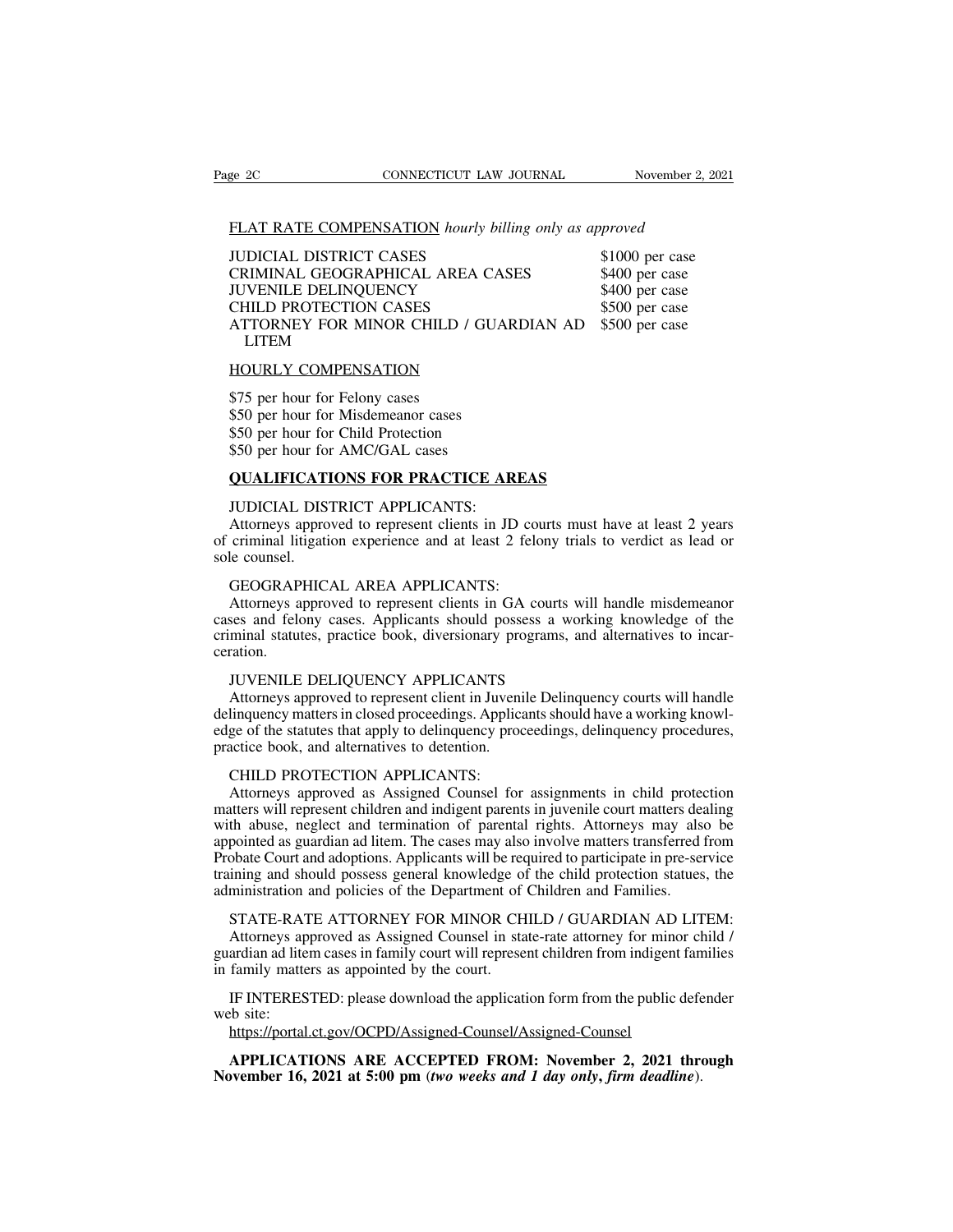Send the application, cover letter and resume only via email (*USPS mail or fax t accepted*) to:<br>
CCPD AC APPLICATIONS @PDS CT COV *November 2, 2021*<br>*Send the application,<br><i>not accepted*) to:<br>*OCPD.AC.APPLICA* **All applications cover letter and resume only via email (USPS mail or**  $I$ **) to:**<br>
C.APPLICATIONS@PDS.CT.GOV<br> **All applications must be received no later than Tuesday,**<br> **All applications must be received no later than Tues** Nover letter and resume only via en<br>
<u>NTIONS@PDS.CT.GOV</u><br> **November 16th, 2021 by 5:00 PM.** 

OCPD.AC.APPLICATIONS@PDS.CT.GOV